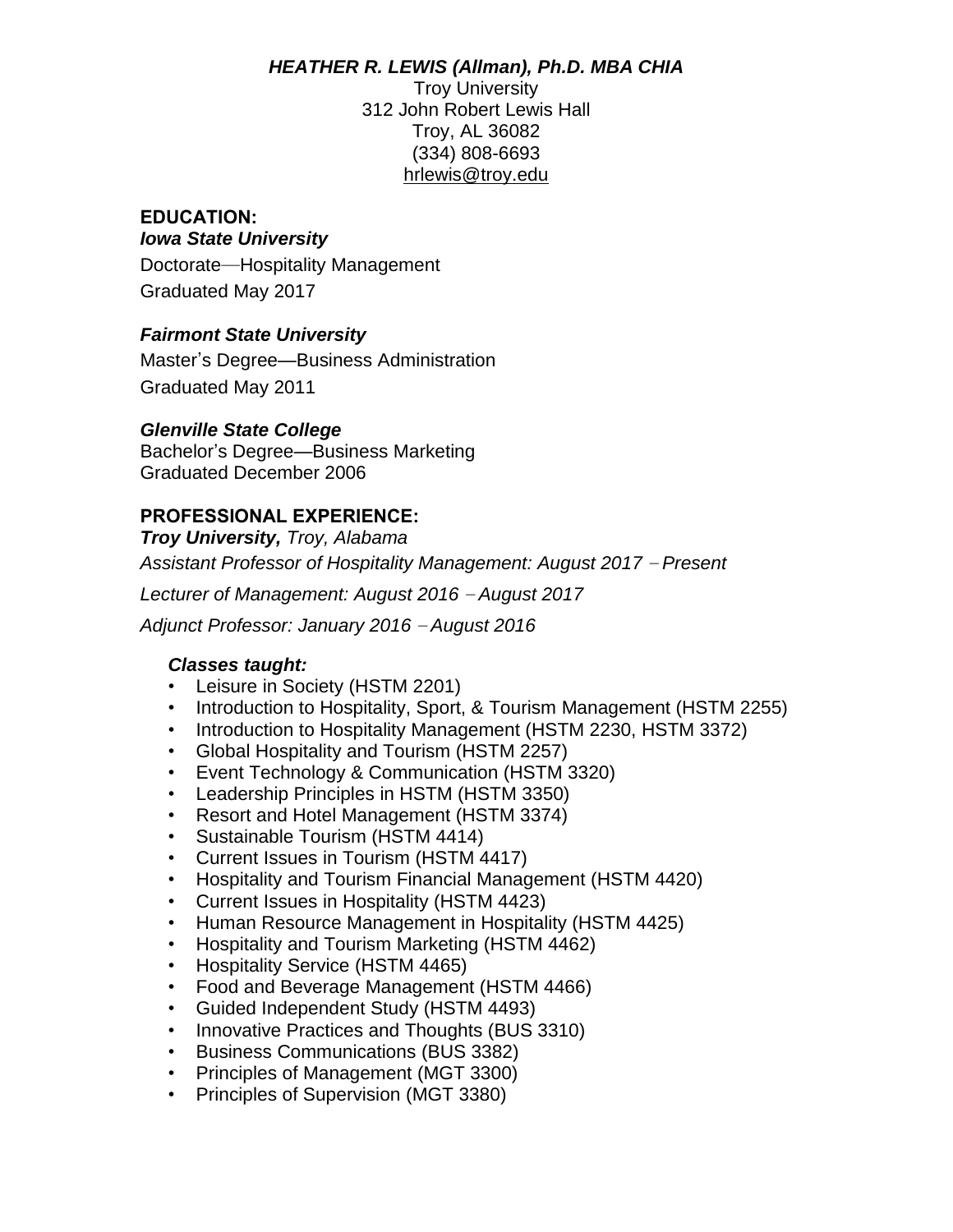#### *Grants:*

Lewis, H. R. Faculty Development Research Presentation Grant for 2020 SECSA Conference. Sponsored by Troy University. February 2020.

Lewis, H. R. & Xu, S., Faculty Development Research Grant for research efforts related to intentions of students to study abroad. Sponsored by Troy University. July 2019.

Lewis, H. R., Faculty Development Research Presentation Grant for 2019 SECSA and ICHRIE Conferences. Sponsored by Troy University. July 2019.

Lewis, H. R., Faculty Development Research Presentation Grant for 2018 ICHRIE Conference. Sponsored by Troy University. July 2018.

Allman, H. R. & Green, D. M., A Lifetime of Change 3: Youth Tobacco Prevention Grant. Sponsored by Troy University College of Health and Human Sciences, \$50,000. January 1, 2018 – October 1, 2018.

Allman, H. R. & Green, D. M., A Lifetime of Change 2: Youth Tobacco Prevention Grant. Sponsored by Troy University College of Health and Human Sciences, \$40,000. January 1, 2017 – October 1, 2017.

# **Service to Troy University and HSTM:**

- Eta Sigma Delta Honor Society Advisor—2019-Present
- Enrollment Management Committee for Troy University—2018-Present
- Social Media Committee Chair for HSTM—2018-Present
- Hospitality and Tourism Club Advisor—2017-Present
- ESL Guest Lecturer—Sept. 2017 and 2018
- Project Coordinator, A Lifetime of Change: Youth Tobacco Prevention Grant—Jan. 2016-Oct. 2018

# *Glenville State College, Glenville, West Virginia*

*Visiting Instructor of Computer Science: August 2012* – *December 2015 Adjunct Professor: August 2011-December 2011*

#### *Classes taught:*

- Contemporary Computer Applications (CSCI 101)
- Management Information Systems (CSCI 260-Online)
- Introduction to Business (BUSN 100)
- Office Systems (BUSN 118)
- Business Law II (BUSN 470)
- Introduction to Hospitality and Tourism (RMGT 201)
- Resort Area Management (RMGT 313/SMGT 313–cross-listed)
- Event and Facilities Management (SMGT 330)
- Sports Management Internship (SMGT 497)

#### **Selected committee service:**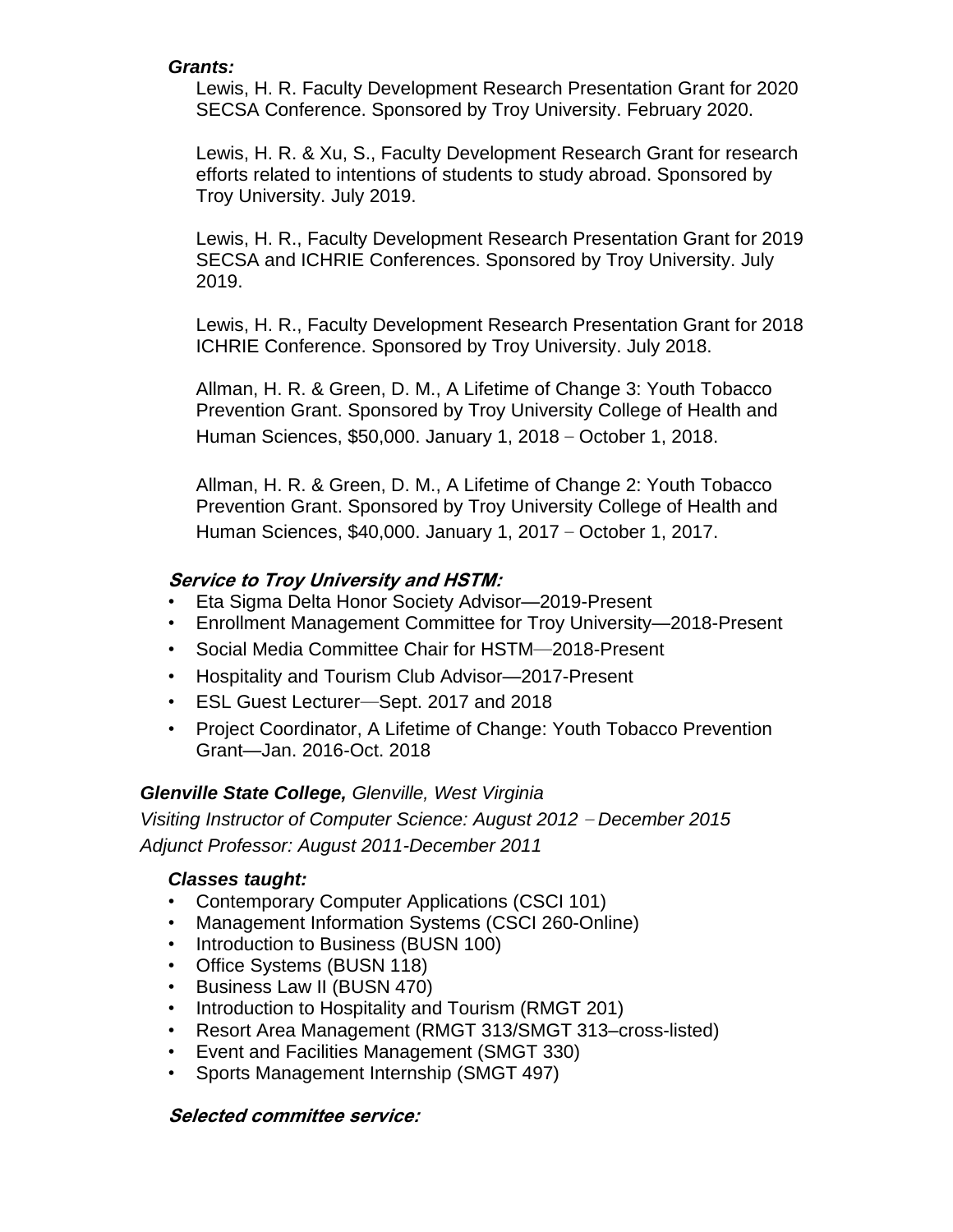- Faculty Senate—2014-2015
- Student Life Judicial Committee—2012-2015
- Online Program Team—2012-2013
- Pioneer Showcase Committee—2012-2013

#### **Service to Glenville State College:**

- Women's Golf Coach—2014-2015
- Student Government Co-Advisor—2014-2015
- Enactus Team (formerly known as Students In Free Enterprise—SIFE) Co-Advisor—2012-2014

*Microtel Inn & Suites by Wyndham, Bridgeport, West Virginia General Manager: October 2009-August 2012*

*Morgantown Comfort Inn, Morgantown, West Virginia General Manager: June 2008-October 2009*

*Best Western Glenville Inn, Glenville, West Virginia General Manager-Marketing Manager: April 2007-June 2008*

# **ORGANIZATION AFFILIATIONS:**

- SECSA (Southeast, Central, and South American) Federation of CHRIE— January 2017-Present
	- Director of Membership Services and Recruitment
		- Elected May 2019 (2-year terms, re-elected in 2021)
- Eta Sigma Delta—October 2014-Present
- ICHRIE (International Council on Hotel, Restaurant, and Institutional Education)—May 2014-Present

# **PROFESSIONAL CERTIFICATIONS:**

- Certification in Hotel Industry Analytics (CHIA)—Mar. 2018
- Certified Hotel Administrator (CHA)—Oct. 2010-2015

# **PROFESSIONAL PRESENTATIONS:**

- Lewis, H. R. & Price-Howard, K. (2021, February). *COVID-19 impacts on the hospitality industry: Rebounding with resilience.* Stand-up presentation at the SECSA Virtual Conference.
- Lewis, H. R. (2020, February). Yield & Revenue Management. Pedagogy presentation at the SECSA Conference, Auburn, AL.
- Lewis, H. R., Lewis, O., Finch, A., May, C., & Jin, Y. (2020, February). *Is job satisfaction the key to higher guest service scores?* Stand-up presentation at the SECSA Conference, Auburn, AL.
- Lewis, H. R. (2019, July). *Are you an unknowing dark tourist?* Symposium presentation at ICHRIE Conference, New Orleans, LA.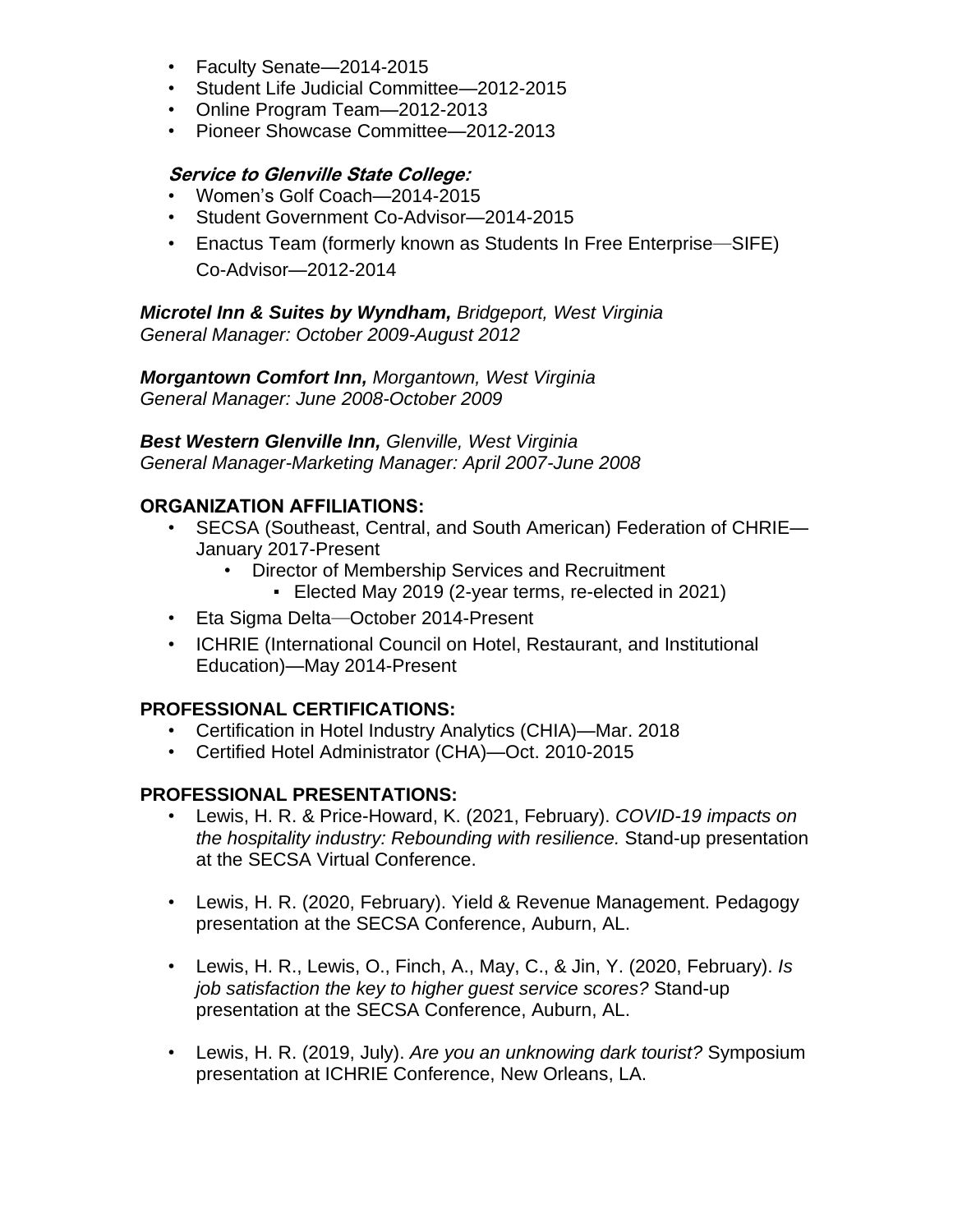- Lewis, H. R. & Xu, S. (2019, July). *Influential factors on tourism & hospitality students' participation in study abroad programs.* Symposium presentation at ICHRIE Conference, New Orleans, LA.
- Lewis, H. R. & Schrier, T. (2019, March). *Why we go: Motivations and intentions of individuals visiting dark tourism destinations.* Stand-up presentation at SECSA Conference, Sarasota, FL.
- Price-Howard, K. & Lewis, H. R. (2019, March). *The benefits and perceived usefulness of simulation learning in higher education.* Stand-up presentation at SECSA Conference, Sarasota, FL.
- Price-Howard, K. & Lewis, H. R. (2018, July). *Simulation learning from face-to-face and online formats: challenges, successes, and students' perspective.* Symposium presentation at ICHRIE Conference, Palm Springs, CA.
- Lewis, H. R. & Schrier, T. (2018, July). Motivations and Intentions of Tourists to Visit Dark Tourism Locations. Poster presented at ICHRIE Conference, Palm Springs, CA.
- Allman, H. R. (2017, March). *Motivations and Intentions of Tourists to Visit Dark Tourism Locations.* Phenix City Business Research Colloquium, Troy University Phenix City Campus, Phenix City, AL.
- Allman, H. R. & Green, D. M. (2016, February). *A Lifetime of Change: Youth Tobacco Prevention and Control.* Stand-up presentation at the NASW—Alabama Annual State Conference, Montgomery, AL.
- Allman, H. R. & Schrier, T. (2015, January). *Customer perceptions of quality in hotel servicescapes.* Poster presented at the 20th Annual Graduate & Education Research Conference in Hospitality and Tourism, Tampa, FL.
- Allman, H. R., Forney, J., & Schrier, T. (2015, January). *We see dead people: The impact of paranormal reality television on local tourism.* Poster presented at the 20th Annual Graduate Education & Graduate Student Research Conference in Hospitality and Tourism, Tampa, FL.
- Allman, H. R., & Tang, R. (2014, August). *Social media usage in midscale hotels by demographic groupings.* Poster presented at the annual ICHRIE Conference, San Diego, CA.

# **PROFESSIONAL PUBLICATIONS:**

• Lewis, H. R., Schrier, T., & Xu, S. (2021). Dark tourism: motivations and visit intentions of tourists. *International Hospitality Review.* https://doi.org/10.1108/IHR-01-2021-0004